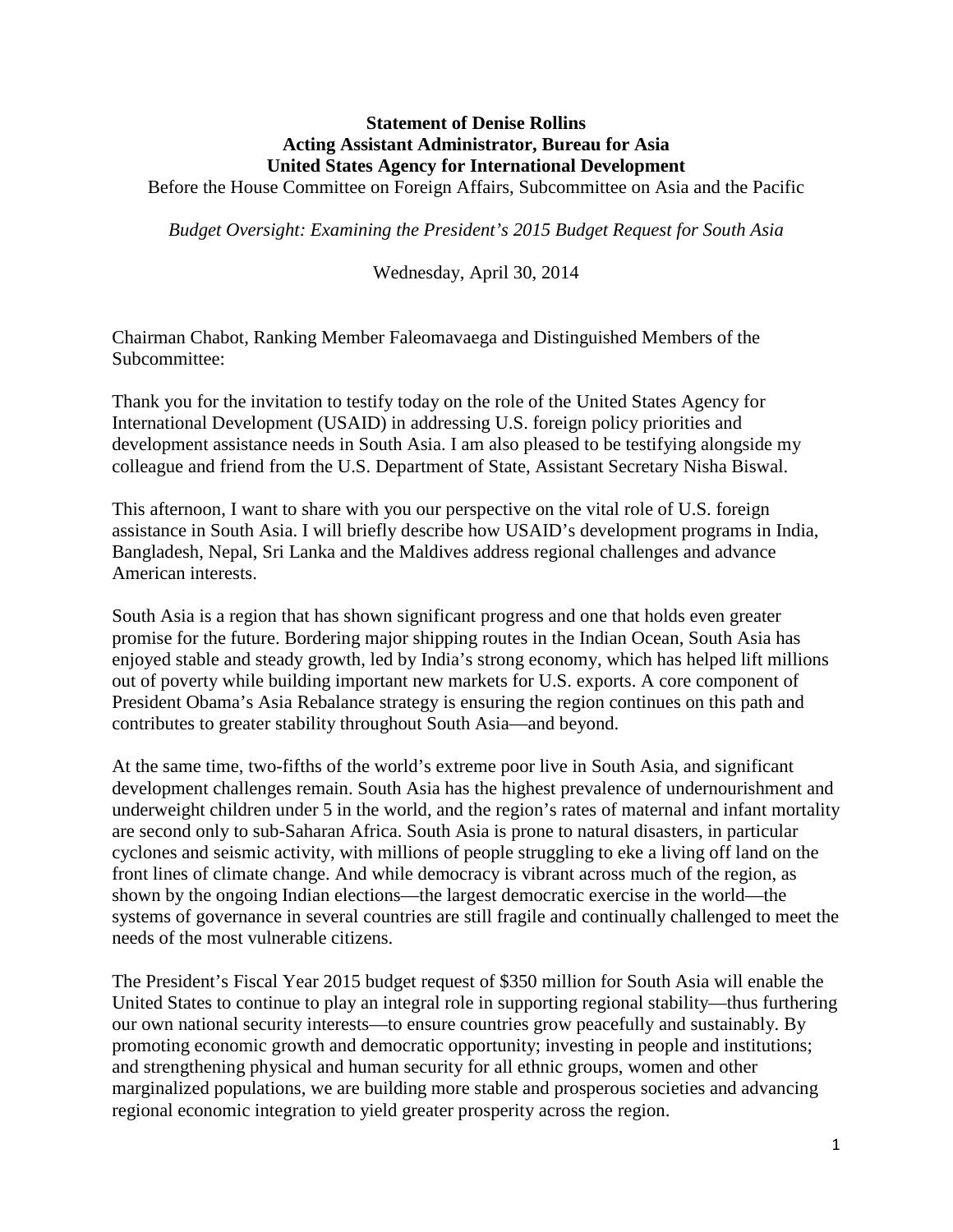To advance U.S. foreign policy goals and American interests while tackling the complex development challenges of South Asia, USAID is working through three primary approaches, all of which have achieved impressive gains:

**1) Advancing regional economic integration that accelerates the growth of tomorrow's trade partners while yielding greater prosperity and stability across South Asia and Central Asia, including Afghanistan, as more cross-border ties are forged.**

We are facilitating cooperation on cross-border electricity trade through USAID's South Asia Regional Initiative for Energy program, which works throughout the broader region—including Afghanistan and Pakistan—to address the mounting energy challenges facing all of South Asia. This program celebrated a major step forward in December 2013 with the completion of a transmission line linking India and Bangladesh that will facilitate electricity trade between the two countries for the first time.

#### **2) Building pathways out of poverty through the three Presidential Initiatives: the Global Health Initiative, Feed the Future and the Global Climate Change Initiative.**

Through the Global Health Initiative, USAID was proud to play a role in helping to eradicate polio in India. Just last month, the World Health Organization certified India as polio-free. This represents unprecedented progress for a country that reported more than half the global polio cases until 2009. Experts always predicted that India would be the last to stop polio as its endemic pockets were among the most difficult places in the world for polio eradication. Aggressive support by the Government of India and partners proved those experts wrong.

#### **3) Leveraging science, technology, innovation and partnerships to extend our reach and maximize our impact, while driving down costs and yielding a better return for the American taxpayer.**

In Bangladesh, where a population half the size of the United States is crammed into a low-lying, flood-prone area the size of Iowa, we leveraged innovative science and technology to help end rice deficiencies and create a more sustainable way of living for millions of farmers. We partnered with Bangladeshi and regional scientists to develop saltwater-tolerant rice seeds that can also survive prolonged flooding. We also introduced technology that allows for fertilizer to be placed *under* the soil where it is less likely to be washed away, reducing fertilizer use by as much as 30 percent and increasing crop yields by up to 20 percent. As a former USAID Mission Director in Bangladesh, I have seen first-hand the transformative power of these innovations on lives.

In line with USAID's new model for development, we are building on our efforts to leverage science, technology, innovation and partnerships through the recent launch of the U.S. Global Development Lab, which will generate breakthrough solutions to complex development challenges while attracting private sector investment to improve the sustainability of those solutions. Throughout Asia, we are seizing an unprecedented opportunity to leverage new talent and resources wherever possible—from universities and charitable organizations to emerging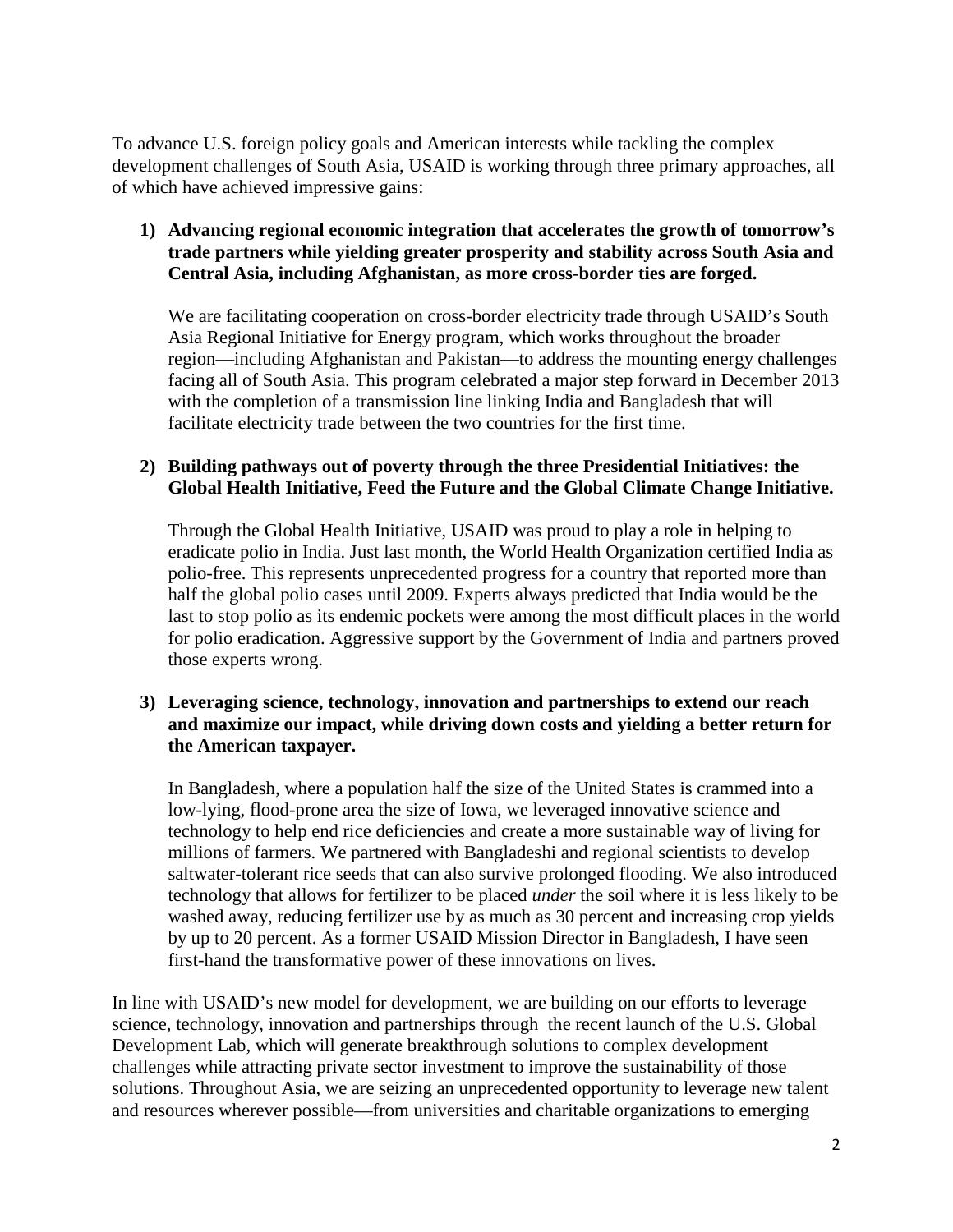donors and high-net-worth individuals. Nowhere is that more evident than with our work in India.

#### **India**

As an indispensable partner of the United States, India is a country central to U.S. interests in South Asia and a key player in the Asia Rebalance strategy, and U.S. assistance will continue to play a critical role in supporting a strong U.S.-India relationship. Given India's growing financial and human resources, USAID is transforming its relationship with India from a donor-recipient relationship to a peer-to-peer partnership that harnesses the strengths and capabilities of both countries. Our deepening partnership leverages a broad range of resources to tackle the most pressing challenges of our day in India and beyond, with a particular focus on food security, child survival and meeting the growing demand for energy in sustainable ways.

As a trusted global leader in building public-private partnerships for development, USAID leverages this comparative advantage in India to bring together a wide range of traditional and nontraditional development partners and apply their combined resources and expertise toward solving the world's most vexing development challenges. For example, we partnered with a leading Indian Chamber of Commerce, the Government of India, and several other public and private sector entities to launch the Millennium Alliance, a partnership to support new innovations that strengthen early-grade reading as well as increase access to clean and affordable energy, safe drinking water, quality health care, and a nutritious food supply to those most in need. Innovations include a solar dryer that reduces the processing time of agricultural products like turmeric from 30 days to one day and costs 50 percent less than traditional processing. Another is a biomass-based cook stove that not only provides cleaner combustion for healthier cooking, but also generates electricity for household use. The Alliance has leveraged over \$40 million in financial and in-kind contributions through partnerships with leading Indian and multinational corporations, foundations and donors.

We are partnering with India to share proven innovations and best practices with other developing countries across Asia and Africa through trilateral and regional cooperation. For example, our U.S.-India-Africa Triangular Training Program is training agriculture professionals from Kenya, Malawi and Liberia in solutions proven to reduce poverty and hunger that they are using to advance national food security efforts. Participants have helped farmers and interest groups in all three African countries prepare strategic plans for agricultural development, and one Malawian participant established 13 plant health clinics that provide extension and advisory services to farmers.

We are deepening our engagement with India on shared regional and multilateral goals, including advancing the Administration's vision of the New Silk Road through increased regional connectivity between South and Central Asia that bolsters economic growth and security in the region and beyond—including Afghanistan. As the fifth largest donor in Afghanistan, India is well-positioned to play a key role in helping link Afghanistan to the rest of the region in support of economic progress and peace. For example, in December 2013, USAID sponsored the first-ever India-Afghanistan Innovation Partnership Fair in Kabul to capitalize on a growing wave of interest among the Afghan business community to establish international business contacts and develop regional economic partnerships. More than 2,000 people attended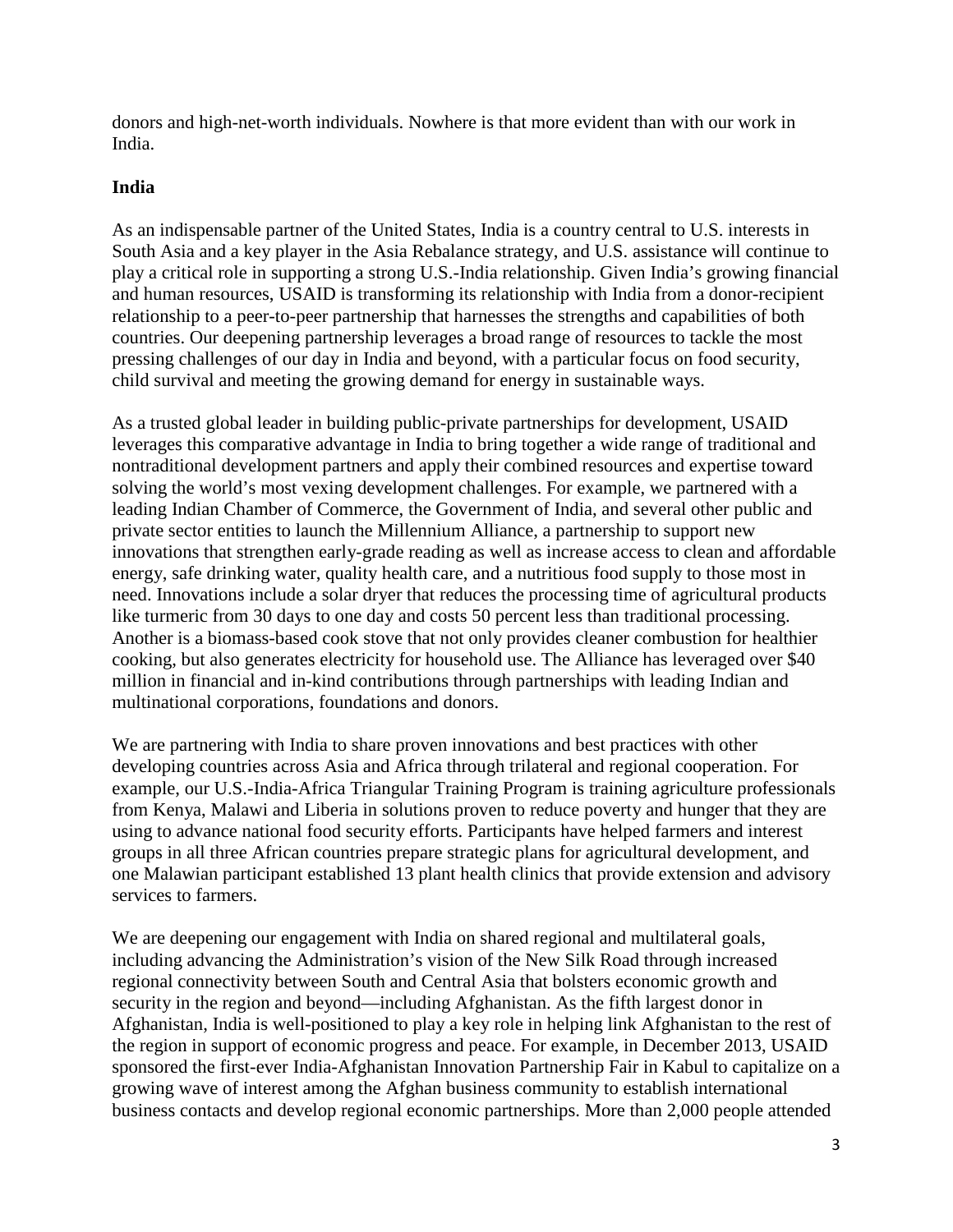the fair, which featured innovative development solutions from 17 Indian organizations and 25 Afghan organizations. The Innovation Fair proved so successful we replicated it in Mazar-e Sharif in February, and plan to hold several more fairs in the coming year.

In FY 2015, USAID's global health programming in India will shift from a disease-oriented approach to one that fosters innovative public and private sector health systems. USAID has a history of identifying innovations that can work, such as Gene Xpert rapid diagnostic testing. This technology dramatically reduces the time it takes to diagnose drug-resistant strains of tuberculosis—from six weeks or more to just a couple of hours—meaning patients can start the treatment process right away, which plays an important role in preventing transmission. With 26 percent of global tuberculosis cases, including one of the highest burdens of multidrug-resistant tuberculosis in the world, India is partnering with USAID to introduce GeneXpert machines across the country. After USAID's initial investment of 19 machines demonstrated success, the Government of India purchased more than 200 to be used throughout the country to combat the spread of the fatal disease.

## **Bangladesh**

Bangladesh has been a key strategic partner for the United States in South Asia due to its democratic traditions and its contribution to global peace as a major participant in international peacekeeping operations. USAID assistance supports the promotion of democratic institutions and practices, economic opportunity, effective health and education services, food security, responsiveness to climate change, and preparedness and response to natural disasters.

Bangladesh has a promising history of political pluralism, representative institutions, civic engagement and tolerance, but currently finds itself at an important crossroad in its democratic evolution. Without a renewed commitment to participatory and inclusive politics, the democratic institutions developed over the past decades are at risk of backsliding. Promoting good governance and accountability is critical to advancing economic growth, health, education and the ability to provide high-quality public services. USAID works to increase citizen confidence in governance institutions by building the country's capacity for democratic representation, strengthening institutions of good governance, promoting human rights, advancing access to justice systems and supporting a culture of tolerance. Our democracy and governance programs also address and combat gender-based violence, counter trafficking-in-persons, and increase women's involvement in national and local governance. For example, in November 2013, the Bangladesh Parliament adopted critically important amendments to the Legal Aid Services Act. USAID's Justice for All program provided critical technical guidance in amending the Act to create district-level public defender services for the poor and disenfranchised, and to authorize alternative dispute resolution procedures aimed at significantly reducing case backlog.

Linked to our democracy and governance work is a continued concern for labor rights and improved working conditions in Bangladesh. Through our labor programming in both the garment as well as the fish and shrimp sectors, we are building upon existing efforts to bolster workers' rights and safety. We are teaching worker representatives and leaders how to advocate for their members, raise awareness of fire and building safety, and enforce international standards across industries. These efforts have enabled workers to dramatically increase the number of unions formed and registered in the ready-made garment sector. Of all the ready-made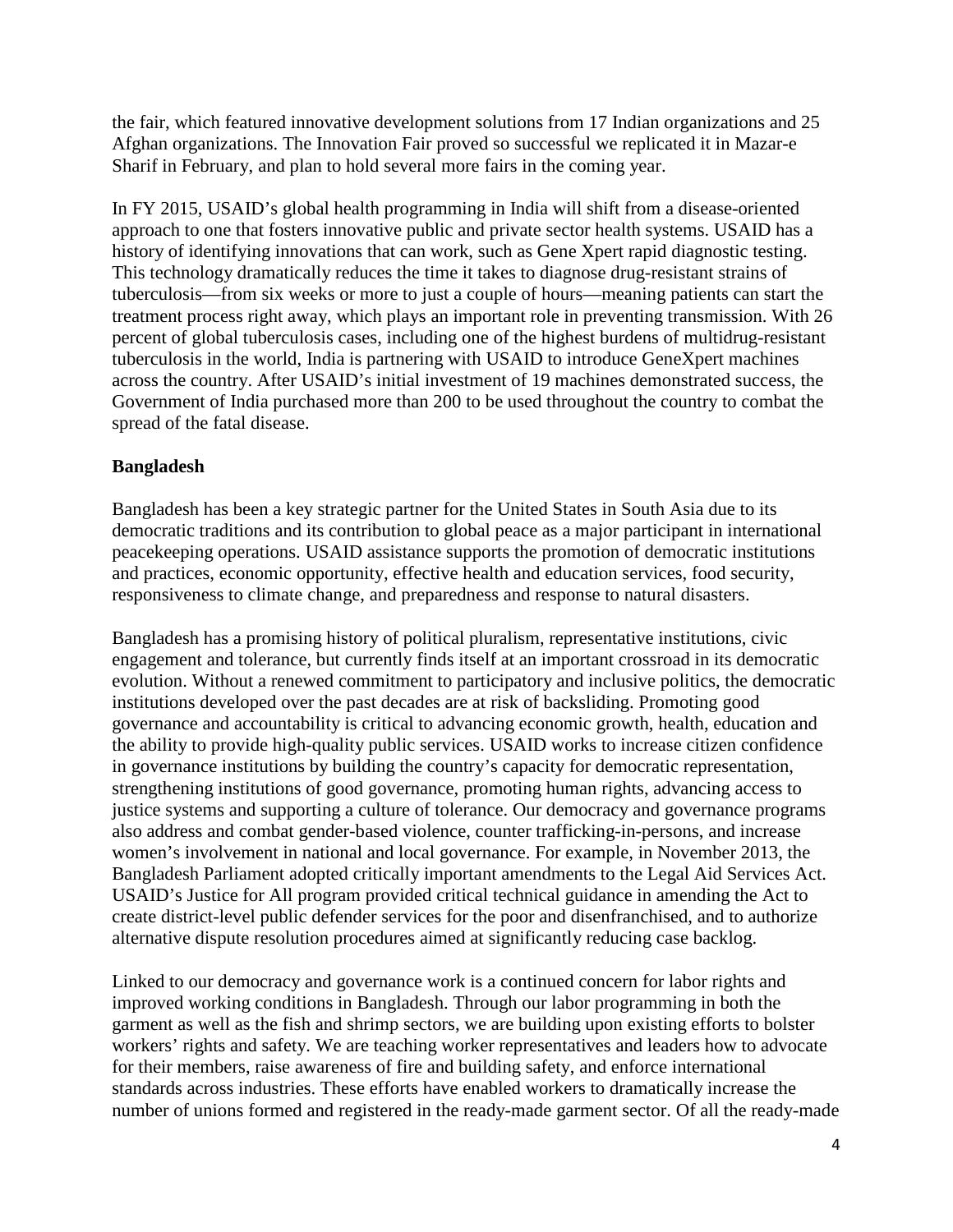garment labor unions registered in Bangladesh in the last two years, 62 percent were registered with the help of the USAID and Department of State-supported Solidarity Center. To further our work in this sector, we recently led an interagency mission with the Departments of Labor and State and are in the process of completing an assessment of potential gaps in U.S. Government work in this area, which we will use to inform the design of new activities in FY 2014.

While Bangladesh has enjoyed steady economic growth over the past 15 years, helping to cut its poverty rate in half, the country still faces development challenges on a grand scale—including one of the highest malnutrition rates in the region and poor maternal and child health service delivery, which remain the underlying causes of up to 60 percent of child deaths. USAID will continue to improve health and food security outcomes, with a strong focus on cementing gains in maternal and child health to keep Bangladesh on track to meet Millennium Development Goals, and on increasing agricultural productivity through the dissemination of improved agricultural technology and equipment. Since 1990, USAID has contributed to a 66 percent reduction in maternal deaths and a 60 percent reduction in under-5 child deaths. Bangladesh is also a flagship country for the Feed the Future Initiative. Since the initiative's introduction, USAID has trained hundreds of thousands of small farmers on improved technologies in aquaculture, horticulture and rice production.

#### **Nepal**

Landlocked between India and China, two rapidly changing countries, Nepal remains one of the poorest countries in the world and continues to cope with the effects of a decade-long insurgency that ended in 2006. USAID supports programs in Nepal that seek to stabilize its nascent democracy, including assistance to hold its national election in November 2013—the country's second national election since the 2006 Comprehensive Peace Agreement. USAID also supports programs that improve the responsiveness of local government bodies to citizen demands, reinforce recent gains in peace and security, strengthen the delivery of essential social services, expand proven health interventions, address the global challenges of food insecurity and climate change, and strengthen economic growth through increased agricultural productivity and market access.

With USAID as a partner, Nepal has achieved remarkable social, economic and democratic progress in recent decades. For example, we've helped Nepal cut its infant, under-5 and maternal mortality rates roughly in half since 1996. Despite progress, one in every 22 infants still dies before age 1. We will continue to prioritize reducing deaths of mothers, infants and children, expanding proven interventions across the country with a focus on the most remote areas. For example, through a partnership with Nepal's Ministry of Health and Population, we are promoting the widespread use of an antiseptic gel that reduces newborn death by 23 percent by preventing umbilical cord infections. The antiseptic gel is produced by a local Nepali pharmaceutical company, building local capacity for addressing health challenges. By 2015, it is anticipated to save 18,000 newborn lives. This low-cost health solution does not require refrigeration and is also extremely portable—a necessity to reach rural communities in Nepal's mountainous areas.

Other significant development challenges facing Nepal include high vulnerability to natural disasters and natural resource degradation made worse by global climate change. Nepal is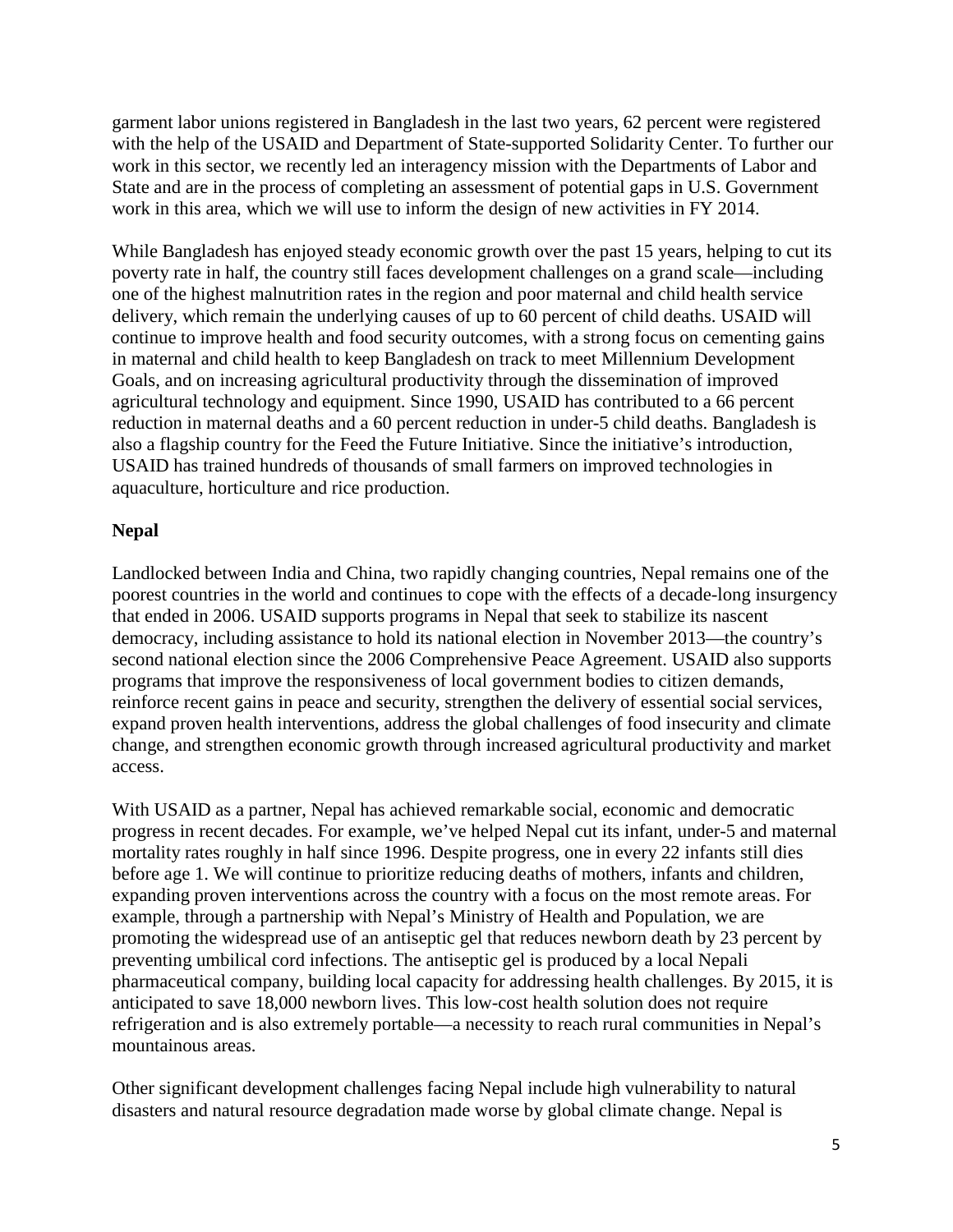located in the Himalayas, where the melting glaciers due to climate change pose rising threats including water scarcity, flooding and sea level rise—to those living in the region. The threat of an earthquake further compounds the risk of natural disaster for Nepal, with Kathmandu Valley being extremely vulnerable to seismic activity. USAID programs help increase the ability of the Nepalese people to sustain progress when disaster strikes, for example USAID's new Community Resilience Program. I was in Nepal with USAID Administrator Rajiv Shah in February 2014 when he launched this new program, which will comprehensively address the needs of the extreme poor while increasing their ability to cope with ecological shocks—from drought to flooding to earthquakes—that threaten to set them back.

#### **Sri Lanka**

Following decades of conflict and a devastating tsunami, Sri Lanka is at a critical juncture that will determine the sustainability of the country's peace for years to come. As Sri Lanka has focused on rebuilding communities, USAID has been there to help, reaching one in 20 Sri Lankans with assistance to meet basic needs during their resettlement and helping to catalyze local investment in support of economic revival. While the bulk of the displaced populations have returned to their communities or nearby regions in the former conflict areas of the North and East, post-conflict issues such as gender-based violence threaten the social fabric of the country. Sri Lanka continues to hold competitive local elections, despite a strong trend toward authoritarian consolidation at the national level. The recent vote by the United Nations Human Rights Council underscores the need to pursue lasting peace and prosperity now.

Island-wide USAID assistance supports peace and reconciliation efforts that help foster a more democratic and inclusive society. For example, USAID supports the Sri Lankan Bar Association and the Legal Aid Commission to help ensure that all Sri Lankans have access to justice and get a fair trial. We are empowering women by promoting livelihood opportunities beyond just the conflict zones and will continue to expand these activities to reach more women-headed households. Going forward, we will seek to empower youth through multiethnic events and forums for interethnic dialogue, and by establishing and expanding youth clubs that foster leadership and life skills for the next generation. To achieve targets in democracy and governance, we have ensured that all of our programs in Sri Lanka are synergistic, meaning, sensitive issues such as human rights activities are effectively being addressed as a part of broader programs. For example, by building the capacity of economically vulnerable families in livelihood skills and helping them reacquire personal documents such as birth certificates and national registration cards, they learn their rights, positioning them to become more active and better informed citizens.

USAID continues to provide support to civil society organizations extending much-needed services to vulnerable groups and enhancing civic dialogue and reconciliation. Our deepening engagement with civil society is a strategic move, given its vital role in the protection of human rights and the promotion of democracy and good governance—factors essential for long-term peace and development in the country. With the progressively difficult political space that is limiting our ability to carry out much of our programming, USAID's increased investment directly to local organizations, with the aim of promoting sustainable development through local capacity development, has become a priority.